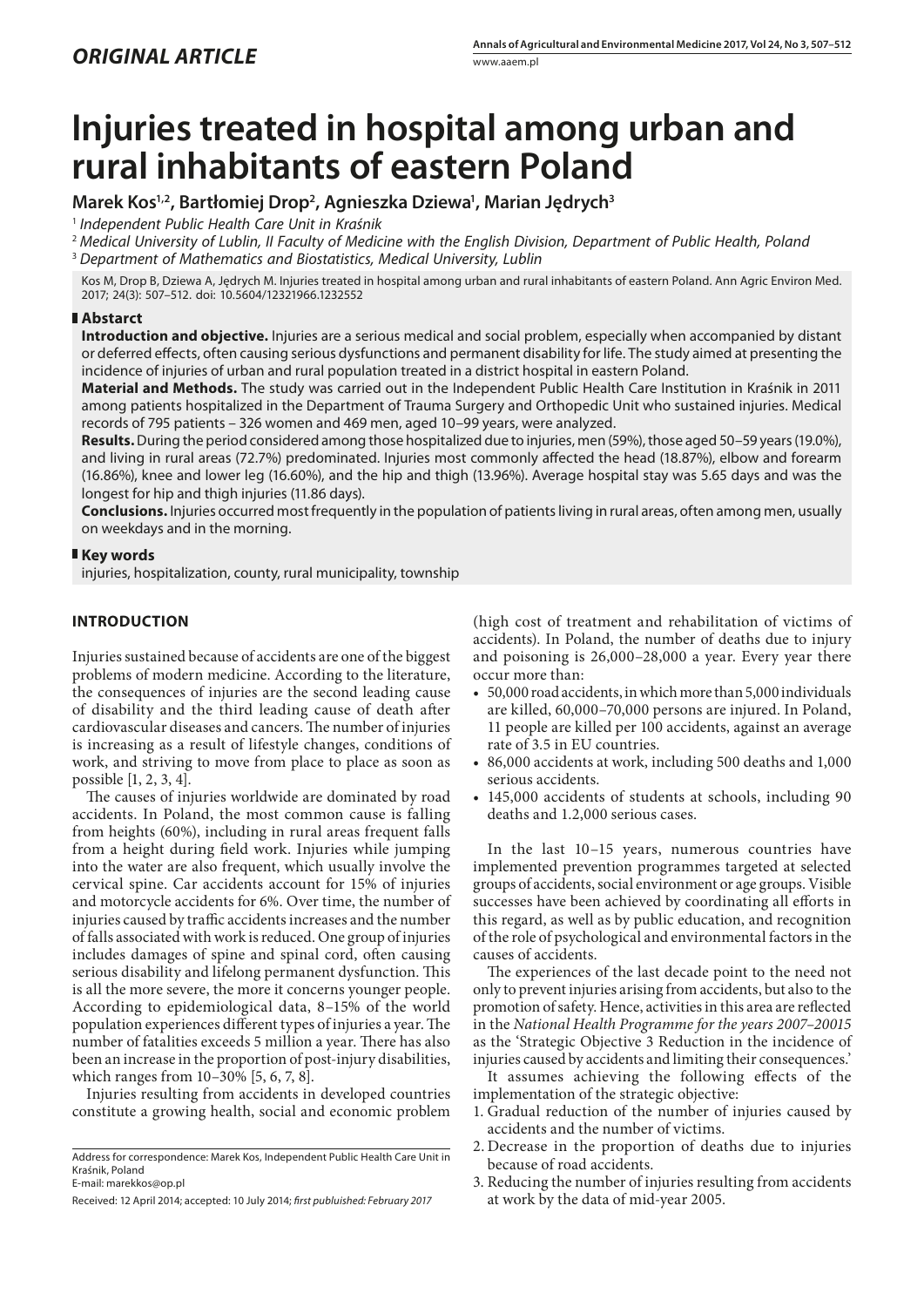- 4. Reducing the number of injuries resulting from accidents at school at least by the data of mid-year 2005.
- 5. Undertaking activities and research works to introduce a record of injuries because of accidents at home.
- 6. Undertaking activities and research works to introduce a record of injuries because of accidents at leisure (in recreation and sport places) [9].

### **OBJECTIVES**

The study aimed at presenting the type and incidence of injuries among an urban and rural population treated in a district hospital in eastern Poland.

The following specific issues were suggested:

- 1. Does the trauma incidence among the inhabitants of the county depend on gender?
- 2. What is the most common location of injury?
- 3. Does the type of injury depend on the place of residence?
- 4. Is the incidence of injuries environmentally-differentiated?
- 5. Does the day of the week and time of day have an impact on the incidence of injuries?
- 6. What affects the length of hospitalization due to injury?

#### **MATERIALS AND METHOD**

The study was carried out in 2011 at the Independent Public Health Care Institution in Kraśnik. The survey covered patients hospitalized in the Department of Trauma Surgery with Orthopedics Unit, who experienced injuries. Injuries incurred on weekdays and holidays were analyzed, together with division into time of day: morning (06.00–14.00), afternoon (14.00–22.00) and night (22.00–8.00).

Patients were the inhabitants of10 municipalities of the Kraśnik Countyt, of which 8 were rural communities, one urban municipality and one urban-rural, as well as 2 towns and 206 rural localities. Rural municipalities included Dzierzkowice, Gościeradów, Kraśnik, Trzydnik Duży, Szastarka, Urzędów, Wilkołaz, Zakrzówek. The town of Kraśnik constituted the urban municipality. The analyzed urban-rural municipality is the town and municipality of Annopol. In this case, the inhabitants residing in the town of Annopol were separated from the inhabitants of rural areas of the municipality. According to the Statistical Office in Lublin, in 2012, the county had a population of 99,137 inhabitants, of which 50,778 were women (51.2%). The rural areas were inhabited by 46,647 people, including 50.9% of women. The urban and urban-rural communities were inhabited by 52,490 persons (52% women), including in the 2 towns – 38,319 inhabitants [10].

The statistical results (after calculating percentage) are presented in the Tables and Figures. In statistical analysis statistical hypotheses verification was used based on nonparametric tests: U Personn-Whitney test and Pearson Chi^, p Fisher exact test, bilateral. Significance of the relationships between the studied parameters were found at p <0.05 [11, 12]. Analysis of the research results was performed on an IBM PC, using STATISTICA 10.0.

Medical records of 795 patients – 326 women (41%) and 469 men (59%) aged 10–99 years, were analyzed. The highest proportion were patients aged 50–59 years (19%) (Fig. 1).

Patients with injuries hospitalized in the Independent Health Care Centre in Kraśnik were people living in the urban – 27.3% (217 patients) and rural municipality – 72.7% (578 patients).



**Figure 1.** Age distribution of patients

#### **RESULTS**

The medical records of 795 patients – 326 women (41%) and 469 men (59%), were analyzed. There was a statistically significant difference in the number of injuries in men  $(u=5,072; p<0,001)$ .

**Table 1.** Location of injuries in the population according to gender

|                                                 |               | Gender |                |        |  |
|-------------------------------------------------|---------------|--------|----------------|--------|--|
| Injury                                          |               | Males  | <b>Females</b> | Total  |  |
| Head                                            | Number        | 102    | 48             | 150    |  |
|                                                 | $\%$          | 21.75% | 14.72%         | 18.87% |  |
| Neck                                            | Number        | 10     | 7              | 17     |  |
|                                                 | $\%$          | 2.13%  | 2.15%          | 2.14%  |  |
| Chest                                           | Number        | 20     | 11             | 31     |  |
|                                                 | $\%$          | 4.26%  | 3.37%          | 3.90%  |  |
| Abdomen, lower back, pelvic and<br>lumbar spine | Number        | 47     | 37             | 84     |  |
|                                                 | $\%$          | 10.02% | 11.35%         | 10.57% |  |
| Shoulder and arm                                | Number        | 53     | 24             | 77     |  |
|                                                 | $\%$          | 11.30% | 7.36%          | 9.69%  |  |
| Elbow and forearm                               | Number        | 60     | 74             | 134    |  |
|                                                 | $\%$          | 12.79% | 22.70%         | 16.86% |  |
| Wrist and hand                                  | Number        | 53     | 6              | 59     |  |
|                                                 | $\frac{0}{n}$ | 11.30% | 1.84%          | 7.42%  |  |
| Hips and thighs                                 | Number        | 35     | 76             | 111    |  |
|                                                 | $\%$          | 7.46%  | 23.31%         | 13.96% |  |
| Knee and lower leg                              | Number        | 89     | 43             | 132    |  |
|                                                 | $\%$          | 18.98% | 13.19%         | 16.60% |  |
|                                                 | Number        | 469    | 326            | 795    |  |
| Total                                           | $\frac{0}{0}$ | 100.0% | 100.0%         | 100.0% |  |

Pearson Chi2 : 81.6938, df=8, p=0.000000

Most of diagnosed injuries were to the head (18.87%), elbow and forearm (16.86%), knee and lower leg (16.60%). Among women, injuries of hip and thigh (23.31%), elbow and forearm (22.70%) dominated; in men – the head (21.75%), knee and lower leg (18.98%) (Tab. 1). A significant difference in women (23.31%) and men (7.46%) was recorded in injuries to the hip and thigh.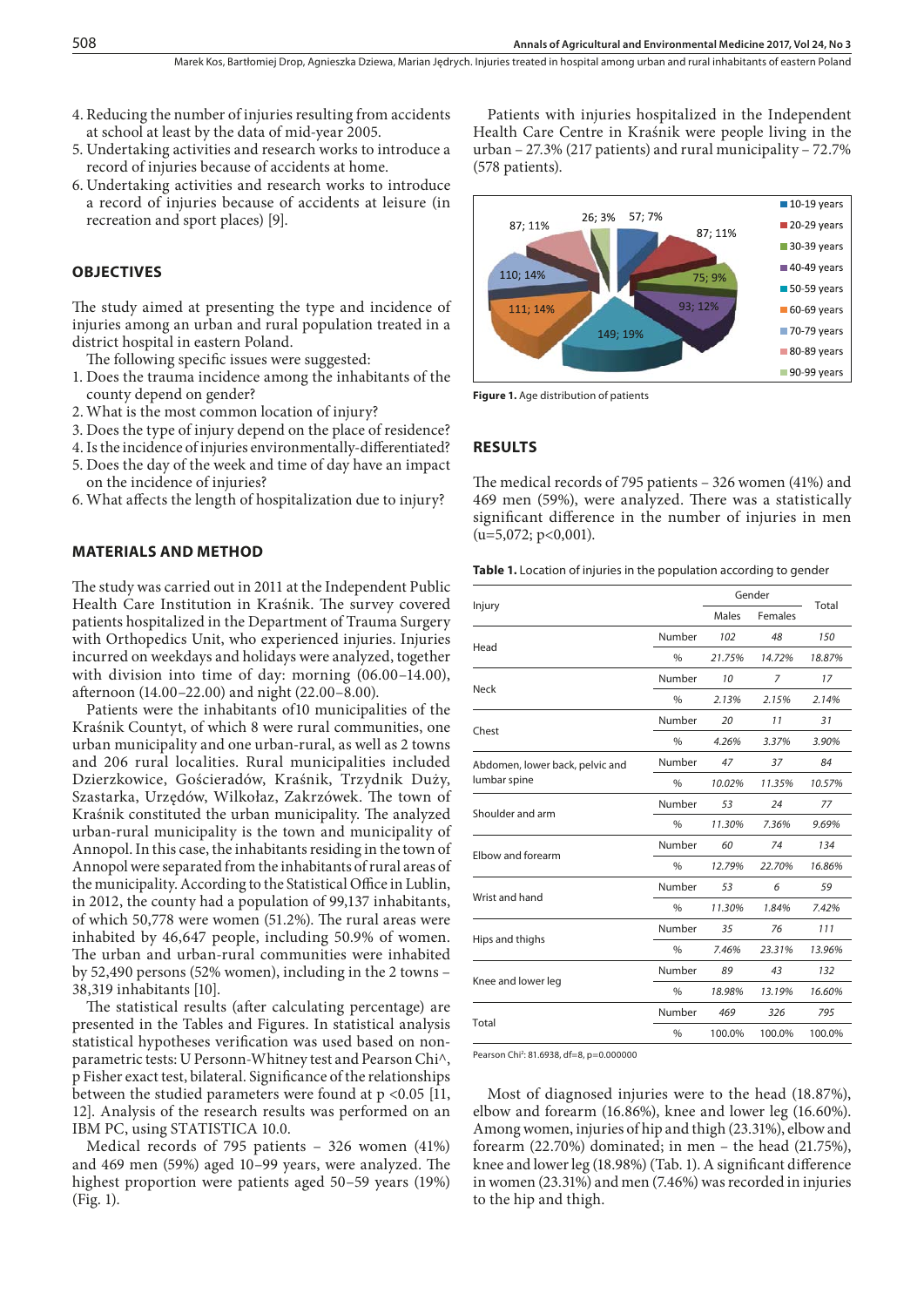In the urban municipality, the most common injuries involved the head (20.28%), elbow and forearm, knee and lower leg (15.67% each), abdomen, lower back, lumbar spine and pelvis (14.75%), hip and thigh (14.29%), and shoulder and arm (12.44%). The least frequently diagnosed injuries concerned the neck and chest (1.38%).

In rural areas, the most numerous injuries involved the head (18.34%), elbow and forearm (17.30%), knee and lower leg (16.96%), and hip and thigh (13.84%). The results were statistically significant (p=0,021385).

The most common injuries occurring on weekdays and holidays, respectively, were injuries of the head (19.34%, 17.37%), knee and lower leg (17.69%, 13.16%), elbow and forearm (16.86%, 16.84%), hip and thigh (13.22%, 16.32%). The differences were not statistically significant  $(p=0.421809)$ .

At night, the most numerous injuries involved the head (34.43%,) knee and lower leg (18.03%). In the morning, the most frequent were the injuries of elbow and forearm (21.18%), knee and lower leg (17.73%), while at midday the most common injuries included head (19.82%), the hips and thighs (15.24%). There was a significant correlation between time of day and type of injury (p=0,006765).

The longest period of hospitalization (8- 2 person-days) concerned injuries of the hip and thigh (64.86%). In the time frame of 4–7 person-days, these were injuries of the abdomen, lower back, lumbar spine and pelvis (41.67%), 2–3 person-days – neck injuries (58.82%), and 0–1 person-days – injuries of the elbow and forearm (58.96%). The differences were statistically significant  $(p=0,00000)$ .

Injuries to the hip and thigh were characteristic for the elderly with an average age of 75.86 years, and injuries of wrist and hand for the youngest with an average age of 38.88 years. Other injuries with average ages of patients are shown in Figure 2*.* Significant differences were found between the average age of the patients and the injuries ( $p < 0.01$ ).



**Figure 2.** Mean age of patients depending on the type of injury

Total person-days of hospitalization due to injury ranged from 1–82. The largest group comprised 206 patients treated for 0–1 person-days (25.91%), and for 2–3 person-days, 204 people (25.66%). The distribution of person-days of hospitalization in men and women was similar. Length of stay for men was 0–1 and 2–3 person-days (25.80% each), while the women's stay in the ward usually lasted 0–1 persondays (26.07%).

There was no significant relationship between the number of person-days and gender ( $p = 0.988480$ ).

The time of hospitalization of the rural residents was mainly in the range 0–1 person-days (26.64%), while of those living in the town – 4–7 person-days (25.81%). Distribution of the number of person-days of hospitalization in the urban and rural municipality was close. There was no significant relationship between the number of person-days of hospital stay and the type of municipality ( $p = 0.798734$ ).

The longest duration of hospitalization, 8–82 person-days, was for patients aged over 90 years. This concerned 50.00% of patients in the age group 90–99 years. Other relationships between the time of hospitalization and age groups of patients are presented in Table 2*.* There was a significant correlation between the number of person-days of hospital stay and age  $(p = 0.000000)$ .

**Table 2.** Number of person-days of hospitalization, depending on the age of the patients

|                    |                            | Person-days                |                            |                         |        |  |  |
|--------------------|----------------------------|----------------------------|----------------------------|-------------------------|--------|--|--|
| Age                | $0 - 1$<br>person-<br>days | $2 - 3$<br>person-<br>days | $4 - 7$<br>person-<br>days | $8 - 82$<br>person-days | Total  |  |  |
| $10 - 19$<br>years | 26                         | 19                         | 11                         | 1                       | 57     |  |  |
|                    | 45.61%                     | 33.33%                     | 19.30%                     | 1.75%                   | 7.17%  |  |  |
| $20 - 29$<br>years | 23                         | 33                         | 18                         | 13                      | 87     |  |  |
|                    | 26.44%                     | 37.93%                     | 20.69%                     | 14.94%                  | 10.94% |  |  |
| $30 - 39$<br>years | 19                         | 22                         | 20                         | 14                      | 75     |  |  |
|                    | 25.33%                     | 29.33%                     | 26.67%                     | 18.67%                  | 9.43%  |  |  |
| $40 - 49$<br>years | 22                         | 25                         | 24                         | 22                      | 93     |  |  |
|                    | 23.66%                     | 26.88%                     | 25.81%                     | 23.66%                  | 11.70% |  |  |
| $50 - 59$<br>years | 38                         | 42                         | 33                         | 36                      | 149    |  |  |
|                    | 25.50%                     | 28.19%                     | 22.15%                     | 24.16%                  | 18.74% |  |  |
| $60 - 69$<br>years | 32                         | 25                         | 30                         | 24                      | 111    |  |  |
|                    | 28.83%                     | 22.52%                     | 27.03%                     | 21.62%                  | 13.96% |  |  |
| $70 - 79$<br>years | 32                         | 20                         | 27                         | 31                      | 110    |  |  |
|                    | 29.09%                     | 18.18%                     | 24.55%                     | 28.18%                  | 13.84% |  |  |
| $80 - 89$<br>years | 11                         | 14                         | 22                         | 40                      | 87     |  |  |
|                    | 12.64%                     | 16.09%                     | 25.29%                     | 45.98%                  | 10.94% |  |  |
| $90 - 99$<br>years | 3                          | 4                          | 6                          | 13                      | 26     |  |  |
|                    | 11.54%                     | 15.38%                     | 23.08%                     | 50.00%                  | 3.27%  |  |  |
| Total              | 206                        | 204                        | 191                        | 194                     | 795    |  |  |
|                    |                            |                            |                            |                         |        |  |  |

Pearson Chi<sup>2</sup>: 74.5245, df=24, p=0,000000

The highest average number of person-days was recorded for people with injuries to the hip and thigh. Other types of injury hospitalization time is shown in Figure 3. There were significant differences between the number of person-days and injuries suffered in these locations ( $p = 0,0000$ ). Average length of hospital stay of women was longer than for men (5.91 and 5.47 person-days, respectively) ( $p = 0,7204$ ).

Average length of hospital stay of rural residents was shorter than those living in the town (5.83 person-days) and amounted to 5.59 person-days ( $p = 0,2250$ ). There were no statistically significant differences.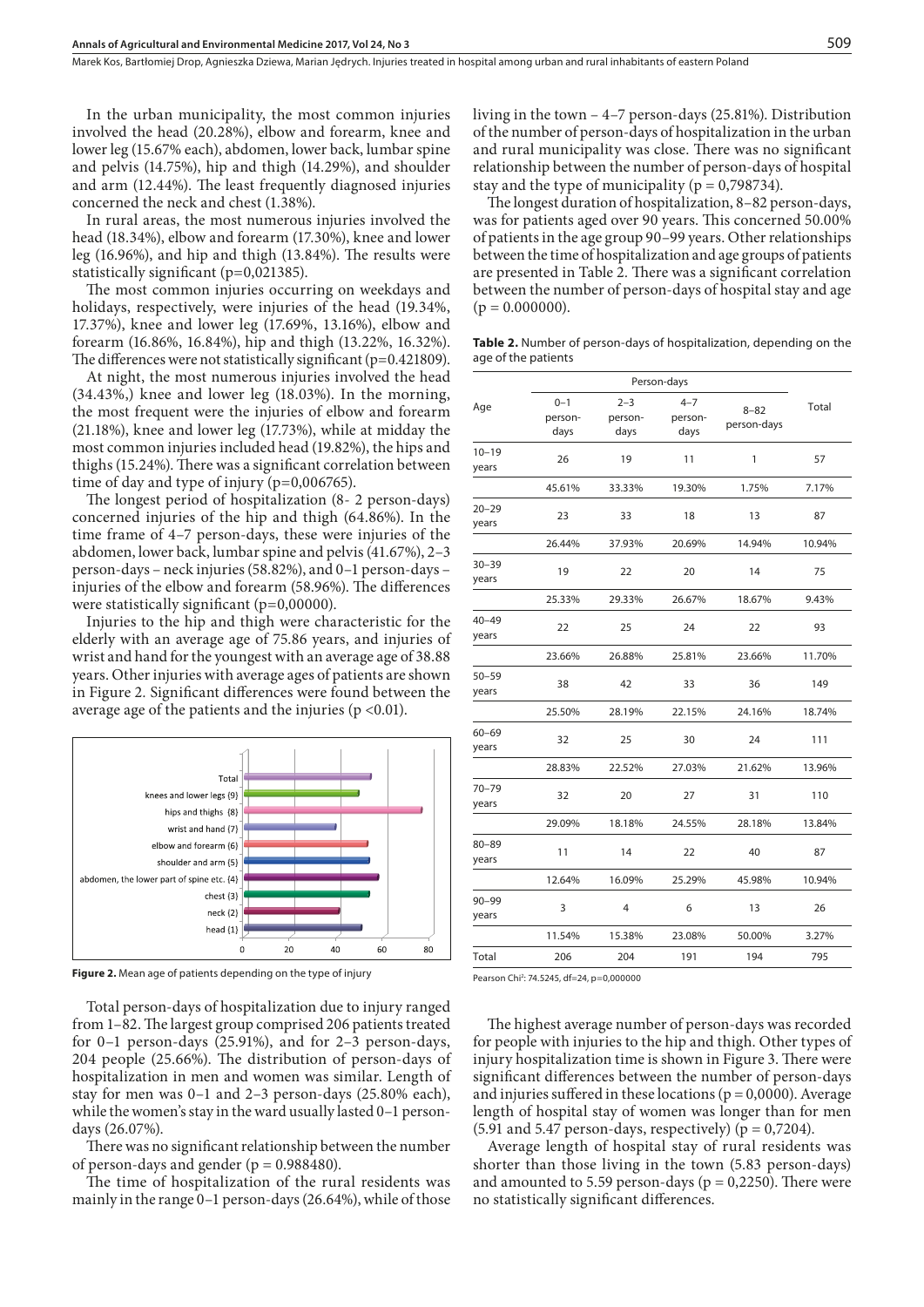Persons who suffered an injury on a weekday were hospitalized for a shorter time (5.48 person-days) than those who experienced an injury in holiday time (6.22 person-days). There were no statistically significant differences ( $p = 0,1660$ ).

The average stay in hospital after injuries suffered at night was the longest and amounted to 6.75 person-days, followed by injuries sustained in the morning, which was the the shortest (4.89 person-days). The differences were statistically significant ( $p = 0,0003$ ).



**Figure 3.** Number of person-days of hospitalization, depending on type of injury

The analysis found that the injuries occurred most frequently in the morning in 51.07% of cases; slightly fewer injuries took place at midday (41.26%), while 7.67% of the patients suffered an injury at night. In both women (49.39%) and men (52.24%), most injuries occurred in the morning. The prevailing occurrence of injuries was observed at midday in females (46.63%), compared with injuries in men (37.53%), as opposed to injuries occurring during the night (10.23% – males; 3.99% – females). There was a significant correlation between the occurrence of injuries at these times of day and gender (p = 0,000937).

Injuries that occurred in the morning mainly concerned people with an average age of 55.26 years. The age of the person suffering injuries in the night was 41.87 years, and injuries occurring during the day were observed in patients with an average age of 54.74 years. The differences were statistically significant ( $p = 0,00003$ ).



**Figure 4.** Distribution of injuries according to patients' gender and place of residence.

In higher proportion injuries occurred among residents of rural (72.70%) than urban (27.30%) municipality. In the countryside injuries more often concerned men – 75.69%, in the town -women – 31.60%. There was a significant correlation between the type of municipality and gender (p  $= 0,023280$  (Fig. 4).

Injuries occurred more frequently on weekdays (76.10%) than holidays (23.90%), in both men (75.69%) and women (76.69%). The distribution of injuries in the examined days in men and women was similar. There was no significant relationship between the day of occurrence of injury and gender ( $p = 0,7464$ ).

There was no significant relationship between the day of occurrence of injury and the municipality ( $p = 0,337438$ ). Injuries happened much more often on weekdays (76.10%: 605 people), both in rural residents (76.99%) and town residents (73.73%). Similarly, there was no significant relationship between time of day when the injury occurred and the municipality ( $p = 0,7464$ ). Most injuries occurred in the morning (51.07%). The distribution of injuries in the morning in the urban and rural municipality was similar (50.69% and 51.21%, respectively). The smallest percentage of injuries for both types of municipalities was reported during the night (7.67%). In the rural municipality, injuries happened slightly more frequently in the morning and at night, compared with the urban municipality.

#### **DISCUSSION**

The number of accidents at work in rural areas is very high and accounts for about 39% of cases related with work, and fatal accidents are up to 48% of all fatal accidents at work [13]. According to data from the Polish Agricultural Social Insurance Fund (KRUS), in 1995–1997, there was a significant increase in the frequency of accidents on farms. In 1995, the rate was 27.9/1,000 insured, in 1996 it rose to 28.4, and in 1997 to 29.3. Data on accidents in agriculture vary by provinces. With the national average in 1997 of 29.2 cases/1,000 insured, in the old provinces of the mid-eastern region this ratio exceeded 40/1000. According to the State Labor Inspectorate, most, i.e. 75% of serious accidents and 55% of fatalities, took place directly in the farmyard [14, 15].

Research conducted by Bartoszcze-Tomaszewska on a population of patients with injuries of the facial skeleton, working on farms accounted for a significant percentage of injuries among males (91.2%), with the highest accident rate observed in the youngest group of respondents – 18–40 yearolds (44.9%). The mean age of all patients was 44.4 years [16].

This is also confirmed in the studies of the authors of this article – 75.69% of rural men were subject to injuries, mainly aged 20–39 years (20%). The mean age of hospitalized patients was 54.02 years [16].

The results obtained in the 6th Military Hospital with Outpatient Clinic in Deblin, Poland, on the basis of information on patients hospitalized due to injuries, indicate that males were the majority in this group (66.3%). People aged 40–60 years accounted for the largest age group (37.2%), followed by 20–40 year-olds (24%), 18–20 year-olds (13.7%), the least numerous group of persons were aged over 80 (2 %). The average age was 45 years: females – 53 years, males – 39.7 years.

Most injuries were caused by falls (37.7%), traffic accidents (21.9%), associated with the practicing of sport (11.7%), fights and beatings (9.18%), and a fall from a height (7.14%).

Injuries most often concerned to the upper and lower limbs (26%), forearm, knee and hand. Injuries to the head (22.9%), chest (6.1%) and shoulder (5.1%). The most common injuries confirmed by clinical diagnoses were fracture of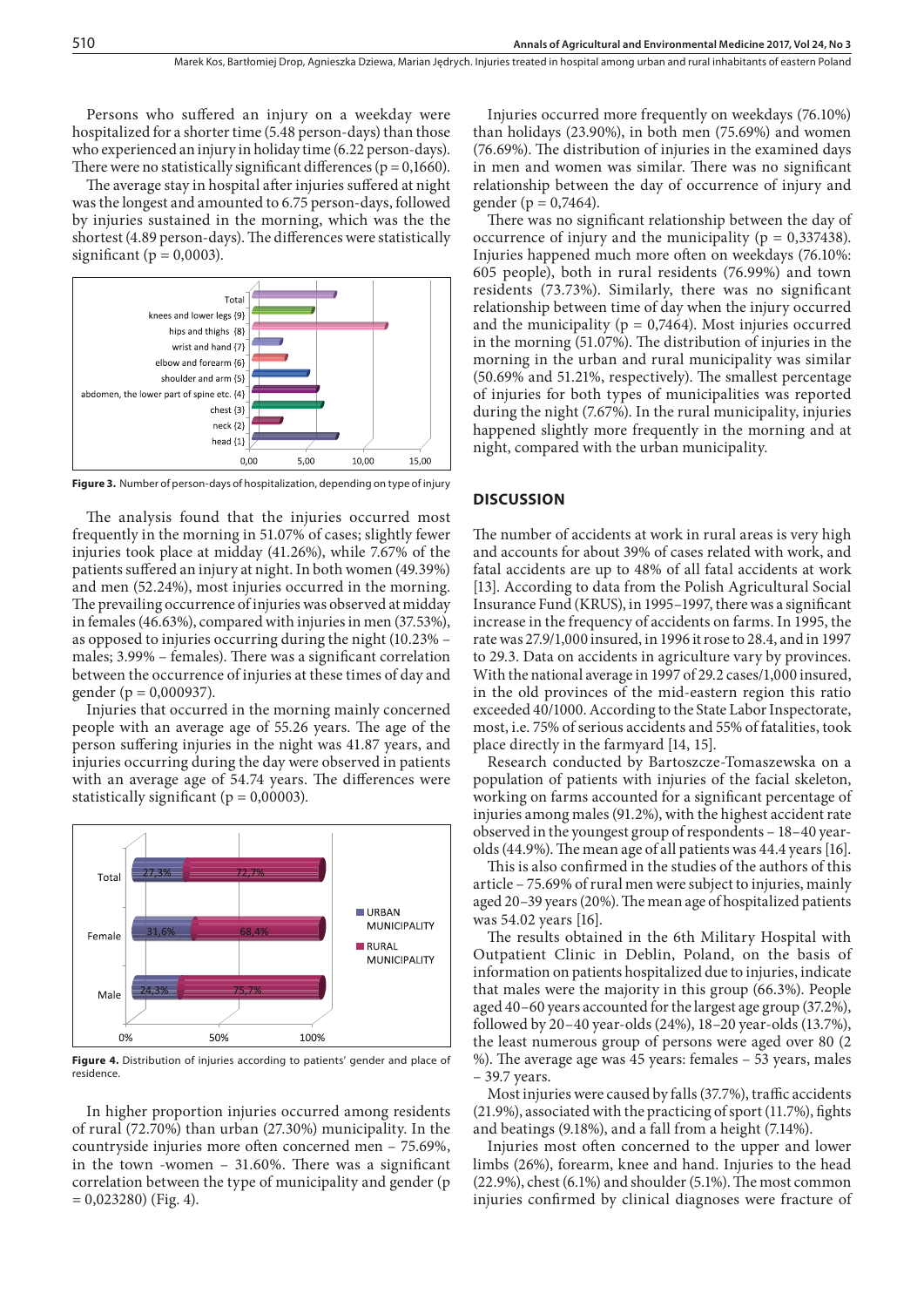Marek Kos, Bartłomiej Drop, Agnieszka Dziewa, Marian Jędrych . Injuries treated in hospital among urban and rural inhabitants of eastern Poland

the forearm (13.3%), lower leg, including ankle joint (9.2%), superficial injuries involving multiple body regions (8.7%), superficial head injury (7.1%) internal damage to the knee joint (6.6%) [17].

The material of authors of this article indicates a high similarity with the research results presented in the literature in terms of gender, age and area of the body which concerned the injury.

The most serious typical fractures in the elderly were fractures of the proximal femur. Although in most cases these were less complicated than fractures in young people, the mortality rate associated with them exceeded 20%, while in people under 55 years of age, the mortality rate varied between 2.3–6.0%. More than 50% of elderly patients did not regain the physical fitness they had before the accident, and a part of them experienced fractures again in the same location [18, 19, 20, 21, 22, 23, 24].

The results obtained in the presented study confirm the occurrence of the most common injuries in the hip and thigh region (11.62%) in patients in the group above 70 years of age.

Falls are the leading cause of injuries, post-traumatic complications and associated mortality in the elderly. The falls occur at least once a year in 30% of people over 65 years, in 40% of those over 80 years of age, and in 50% of people above 90 years of age. In half of the cases, falling results in injury, including severe injury in 10–15% of patients (bone fractures, head or cervical spine injury). Most falls occur in the course of normal life activities. This is due to the deteriorating overall mobility, visual impairment, and impaired balance due to old age, and sometimes as the result of co-morbidities or the effect of a medication. For similar reasons, and because of the extended reaction time, older people often become the perpetrators or victims of traffic accidents, which are another common cause of injury [22, 23, 24, 25, 26, 27].

The current study on a population of patients from Kraśnik hospital demonstrates that the majority of injuries (54.02%) involved patients over 50 years of age. Among them, the most numerous in this age group were injuries of abdomen and spine (57.18%), shoulder and arm (53.27%) and elbow and forearm (52.61%). In patients over 70 years of age, hip and thigh injuries dominated (75.86%).

Statistical studies indicate that in Poland in 2000, people over 65 years of age accounted for 12.3% of the total population, while in the cities the index reached 11.7%, in rural areas – 13.3%. Forecasts of the Central Statistical Office show that in 2020 the proportion of people over 60 is expected to reach 22.4%. Other reports indicate that approximately 60% of patients over 65 years of age suffer falls in institutionalized care units due to chronic diseases in hospitals, care facilities or nursing homes. Each fall, in addition to physical injury, triggers psychological adverse effects: anxiety, depression, tendency to limitations, and thus little physical activity. In approximately 20% of patients there develops the socalled 'injury syndrome', which is manifested by anxiety and difficulties in carrying out everyday activities. According Wojszel and Bien, in the case of hip fractures (90% is the consequence of a fall), half of the patients lose the ability to walk. Falls are the leading cause of death among fatalities due to unfortunate accidents in patients over 65 years of age [28].

Spinal injuries are not as common as injuries of the limbs and the skull, but their number is steadily increasing. The number of spinal cord injuries is estimated at 25–35

people per million population, half of which is damage to the cervical spine. The injuries concern men 5–6-fold more frequently than women. In developed countries, the incidence of transverse spinal trauma caused by injury is estimated at over 10 million inhabitants per year.

In Poland, the number of injuries of the cervical spine with spinal cord injury is estimated at about 300 per year. Spine injuries are the most common in people aged 21–40 years. In the city, these are often young people (65%) aged up to 40 years of age, older people in rural areas (31%) over 60 years of age. Injuries in the city are more often associated with traffic accidents, in the countryside – with work in agriculture. Injuries in the younger age group are associated with traffic accidents and sports, and in the older age group often are associated with falls from a height and crushing. Overall, traffic accidents are assumed to be the most common cause of spinal injuries, constituting 33–75%. The next place is occupied by falls from a height (12–44%), followed by sports injuries (3.5–18%). Most vertebral fractures occur in the upper lumbar spine section or on the border of the thoracic and lumbar spine [29].

The analysis carried outin the presented study proves that spine injuries were the fifth group (10.57%) for the frequency of injuries incidence. They occurred more frequently in women (11.35%) than in men (10.02%), more often in people living in the town (14.75%) than in rural areas (9.00%).

#### **CONCLUSIONS**

- 1. Analysis of medical records shows that injuries occurred more often in men.
- 2. Most injuries related to the hip and thigh in women, and the head in men.
- 3. The same types of injuries dominated in both the urban municipalities and rural areas.
- 4. Most injuries occurred in the population living in rural areas (75% of all injuries).
- 5. Injuries occurred most frequently on weekdays (75% of injuries), in the morning (50% of cases).
- 6. The time of hospitalization due to injury depended on the type of injury and the patient's age.

### **REFERENCES**

- 1. Bartoszcze-Tomaszewska M, Tomaszewski T, Woronko P, Stodółkiewicz A, Wojciechowicz J. Epidemiologiczna ocena obrażeń czaszki twarzowej spowodowanych wypadkami przy pracy w regionie lubelskim. Czas Stomatol. 1998; 51: 474–478.
- 2. Hubert E, Szarmach J, Grabowska S, Piotrowski L, Preferansow J. Przyczyny i następstwa urazów części twarzowej czaszki powstałych na skutek wypadków w pracy w makroregionie północno-wschodnim. Med Pr. 1995; 46: 247–254.
- 3. Polakowska B. W sprawie orzekania o zdolności do pracy osób po przebytych urazach czaszkowo-mózgowych. Med Pr. 1990; 41: 348–352.
- 4. Karski JB. Profilaktyka urazów w świetle działań Światowej Organizacji Zdrowia i Unii Europejskiej. III Międzynarodowa Konferencja Naukowa – Epidemiologia chorób niezakaźnych w Polsce – ich następstwa zdrowotne i społeczne. Problemy definiowania niepełnosprawności; May 27–28 2004; Puławy, Poland; Lublin, 2004.
- 5. Karski JB. Wypadki, urazy i zatrucia. Dane statystyczne. Zdr Publ. 1999; CIX(11): 409–416.
- 6. Białoszewski D, Słupik A, Lewczuk E, Gotlib J, Mosiołek A, Mierzwińska A. Incidence of falls and their effect on mobility of individuals over 65 years of age relative to their place of residence. Ortop Traumatol Rehabil. 2008; Sep-Oct;10(5): 441–8.